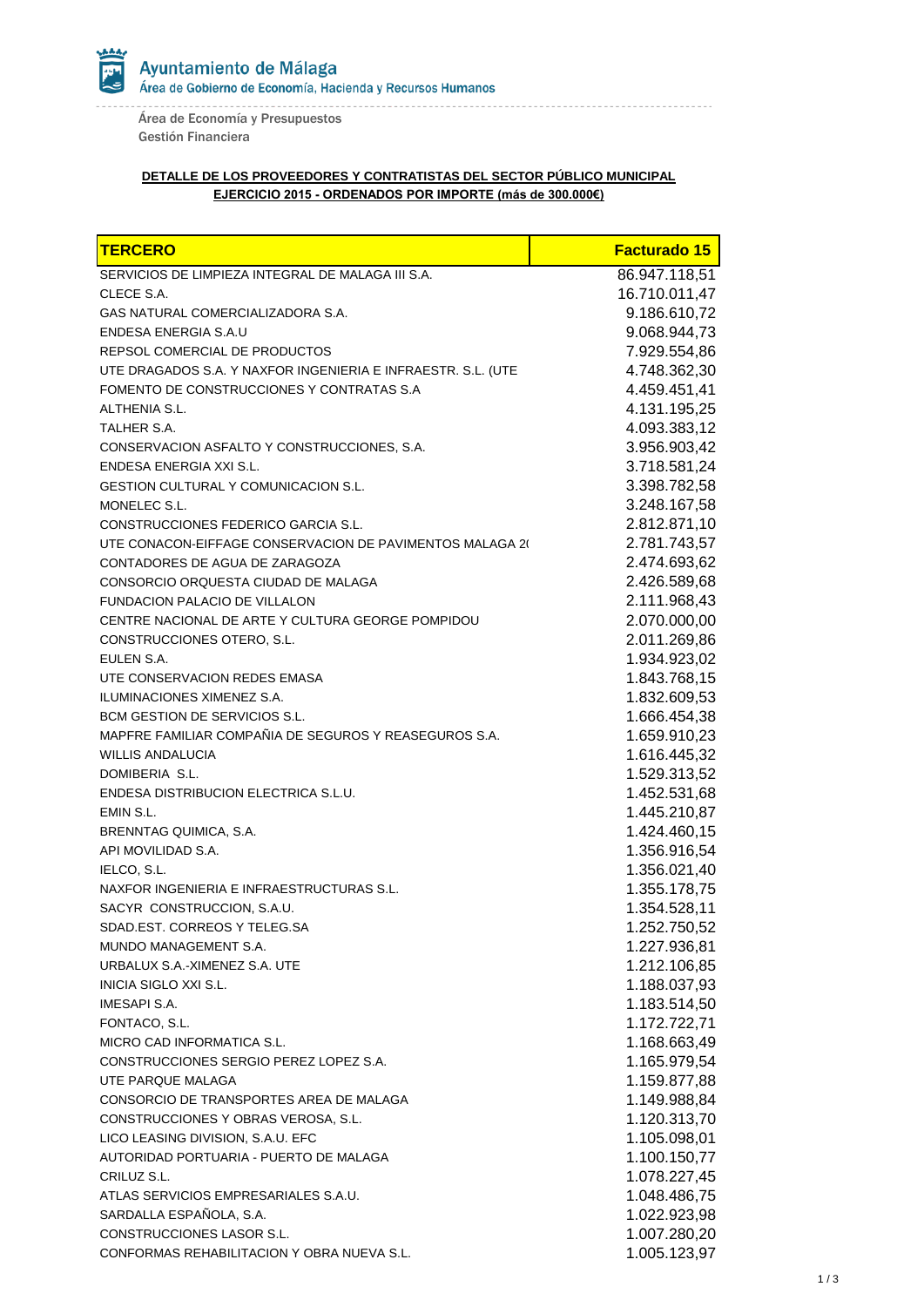Ayuntamiento de Málaga Area de Gobierno de Economía, Hacienda y Recursos Humanos

Área de Economía y Presupuestos Gestión Financiera

## **DETALLE DE LOS PROVEEDORES Y CONTRATISTAS DEL SECTOR PÚBLICO MUNICIPAL EJERCICIO 2015 - ORDENADOS POR IMPORTE (más de 300.000€)**

| AGUAS DE LA CUENCA MEDITERRANE<br>972.369,78<br>PROSEGUR SOLUC. INTG.SEGURIDAD<br>961.969,57 |
|----------------------------------------------------------------------------------------------|
|                                                                                              |
|                                                                                              |
| 954.073,86<br>COTRACOM S.C.A.                                                                |
| 953.316,81<br>CORSAN-CORVIAM, CONSTRUCCION, S.A. (ISOLUX CORSAN)                             |
| 926.743,13<br>GUAMAR, S.A.                                                                   |
| SISTEMAS TECNICOS Y MONTAJE S.L.<br>925.416,99                                               |
| 914.074,83<br><b>JOSE TEJADA GOMEZ</b>                                                       |
| 906.778,11<br>PROTECCION Y SEGURIDAD TECNICA S.A.                                            |
| UTE CCXXXVI TELEFONICA DE ESPAÑA SAU - TELEFONICA MOVILES E<br>884.944,68                    |
| 859.091,25<br><b>EXCAVACIONES MONTOSA S.L.</b>                                               |
| 786.412,00<br>CARITAS DIOCESANA DE MALAGA                                                    |
| 752.044,32<br>JUNTA COMPENSACION SECTOR SUP-LO1. TORRE DEL RIO                               |
| 746.343,32<br>HELOPAV, S.A.                                                                  |
| 727.950,33<br>HISPANICA DE LIMPIEZAS S.A.                                                    |
| 684.960,11<br>FERROVIAL AGROMAN, S.A.                                                        |
| 660.062,69<br>SIEPARK MALAGA, S.L.                                                           |
| 659.765,85<br>CASTRO GESTION 3000                                                            |
| 655.953,13<br>ROFEZ CONSTRUCCIONES S.L.                                                      |
| UTE MASFALT-PAMASA-CONACON PLAN DE ASFALTO AÑO 2015<br>649.999,99                            |
| 640.098,09<br>DINOTEC SAMA, S.L.                                                             |
| 640.081,70<br><b>OBRATEC INGENIERIA S.L.</b>                                                 |
| 616.418,04<br>EIFFAGE INFRAESTRUCTURAS, S.A.                                                 |
| 615.222,01<br>INTEGRATED CALL CENTRE SERVICE                                                 |
| 593.567,50<br>ASOC. PARA LA PREVENCION Y PROMOCION DE LA SALUD COMUNITA                      |
| 573.618,64<br>TECNICAS DE HIDROLIMPIEZA, SL                                                  |
| CFVC CONSTRUCCIONES, S.L.<br>570.735,08                                                      |
| SECURITAS SEGURIDAD ESPAÑA, S.<br>562.178,31                                                 |
| 554.421,03<br>CONST. MAYGAR, S.L.                                                            |
| 549.564,40<br>CENTRAL DE LIMPIEZAS DIAMANTE S.L.                                             |
| 546.072,83<br>SOLVIA DEVELOPMENT S.L.                                                        |
| 545.195,59<br>SEGURIDAD INTEGRAL SECOEX S.A.                                                 |
| 522.097,38<br>SANDO-VERA-RODIO UTE COMPLEJO PISCINAS                                         |
| 500.559,08<br>IBM, S.A.E.                                                                    |
| 499.722,31<br>DEMARCACION DE COSTAS ANDALUCIA MALAGA                                         |
| COVEI S.L.<br>487.710,45                                                                     |
| NALCO ESPAÑOLA, S.L.<br>486.968,14                                                           |
| MEDIOS ACUATICOS S.L.<br>485.076,62                                                          |
| CARROCERIAS HERMONT S.L.<br>482.047,06                                                       |
| 477.228,80<br>DELTA INGENIERIA, INFRAESTRUCTURAS Y SERVICIOS S.L.                            |
| DOW CHEMICAL IBERICA, S.L.<br>468.831,44                                                     |
| INGENIERIA Y OBRA CIVIL VIASA S.L.U.<br>464.910,89                                           |
| PROSEGUR ESPAÑA, S.L.<br>450.161,63                                                          |
| CORITEL, S.A.<br>425.865,69                                                                  |
| CONSTRUCCIONES T. ARJONA S.L.<br>416.330,75                                                  |
| INGENIERIA E INTEGRACION AVANZADAS S.A.<br>414.176,99                                        |
| <b>FUNDACION CIEDES</b><br>412.652,15                                                        |
| 403.269,90<br>TABERNA DEL ALABARDERO S.A.U.                                                  |
| 402.051,51<br>FLORAGREEN S.L.                                                                |
| 400.000,00<br>MUSEO ESTATAL RUSO DE SAN PETERSBURGO                                          |
| 393.526,29<br>OBRAS Y REFORMAS BRACO S.L.<br>387.723,79<br>IREFRA, S.L.                      |
| 385.323,50<br>FERRONOL SERVICIO INTEGRAL DE PRECISION S.L.                                   |